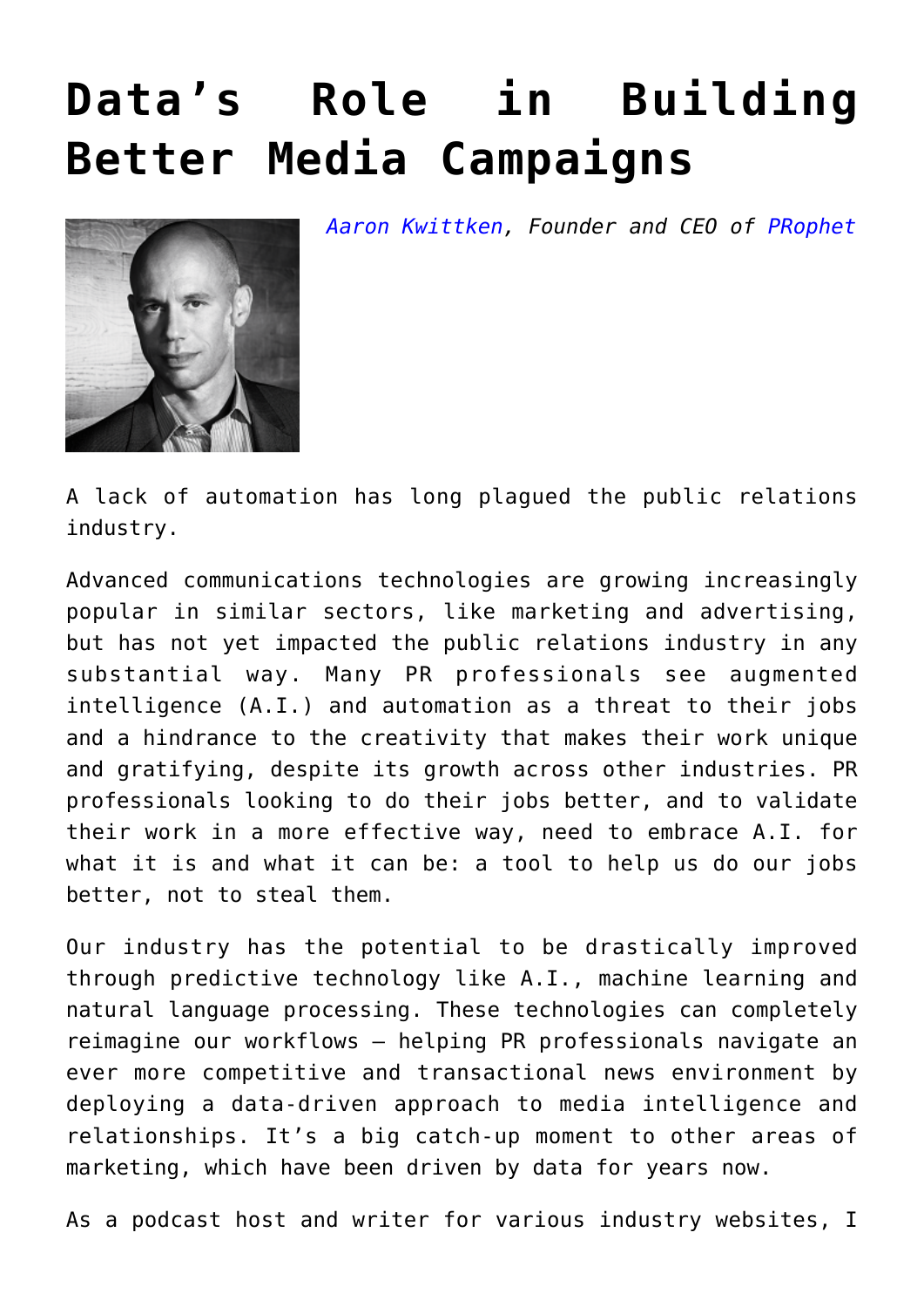get pitched at least 30-40 times a week. Of those pitches, 90% of them are terrible. On the flip side, I also founded an agency and have spent many years pitching media myself. As a result, I'm familiar with the frustration many PR professionals (especially younger ones) feel over the lack of earned media "intelligence" tools available on the market.

These experiences have led me to the firm belief that [PR](https://www.commpro.biz/comms-tech/) professionals need to be more open to using datadriven insights to up-level themselves, account for staffing issues and improve their work. Technology challenges and client demands have consequentially caused



individuals to resort to taking shortcuts and opting for mass media lists instead of identifying unique and relevant media targets. However, as an industry, we should be thinking about how to combine our creativity with data-driven insights to ensure the right pitch is sent to the right people at the right time. We should be open to tools that enable us to skip the hundreds of outreach and follow-up emails that only lead to ineffective media campaigns and frustrated journalists.

As a tool, A.I. can be particularly useful in pinpointing targets in a media industry that is becoming increasingly more fractured. While great PR work demands forming personal connections, A.I. can be a powerful tool to connect us with the right contacts. Too often, with big analog databases, we're looking at lists of names, but we're not digging deeper. Instead, we need to move from long and intense media lists to fewer, better targets. This transition will help us land more placements and build better relationships.

A.I. and machine learning have the prospect of shaping media relations as never before. By discussing the capabilities and practical applications of these technologies – and the impact they are likely to have on how journalists and communications